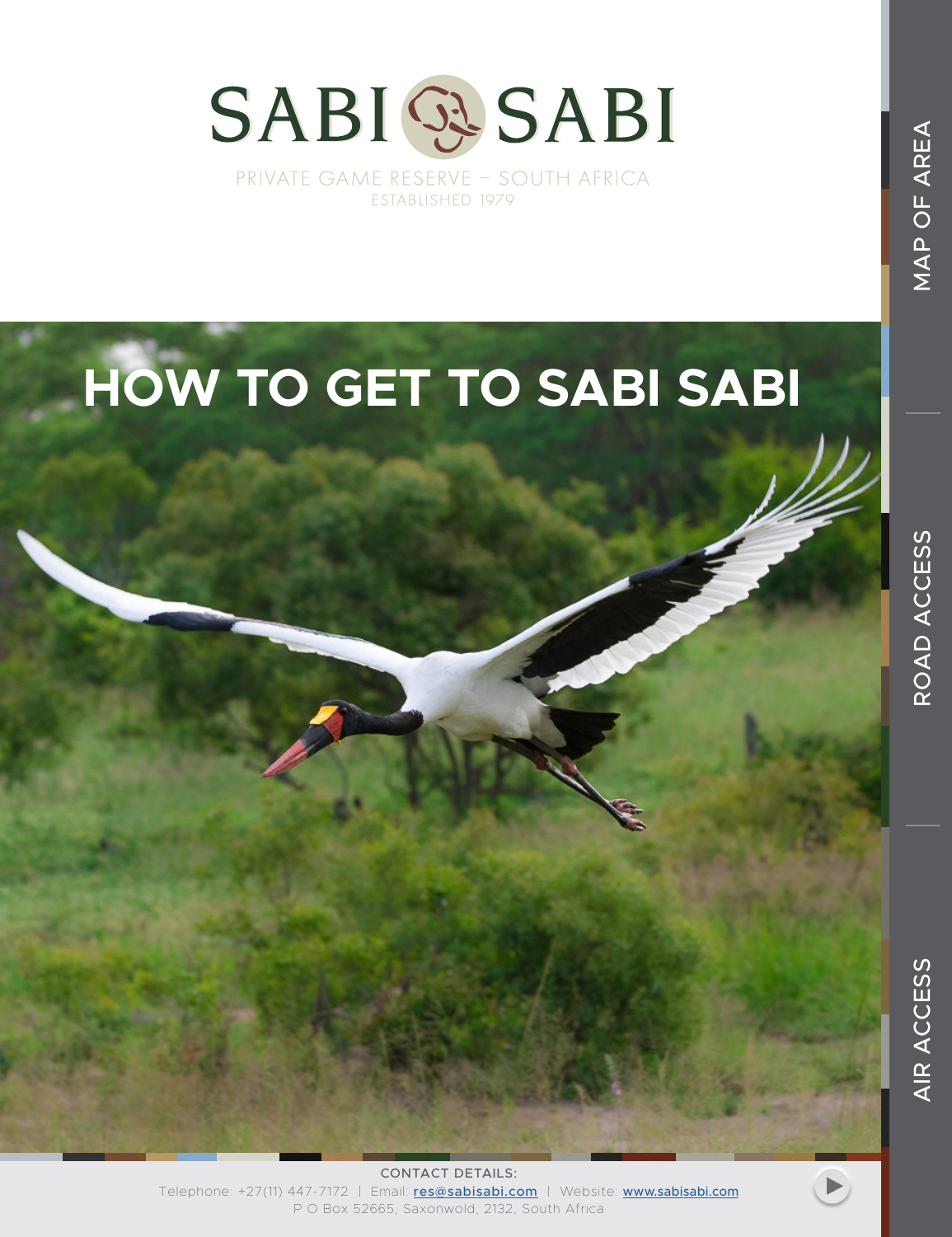On the Portia Shabangu Drive (Old Kruger Gate Road) the turn-off to Sabi Sabi is approximately 37km from Hazyview. Turn left onto a gravel road and follow the signs to Sabi Sabi.



CONTACT DETAILS: Telephone: +27(11) 447-7172 | Email: res@sabisabi.com | Website: www.sabisabi.com P O Box 52665, Saxonwold, 2132, South Africa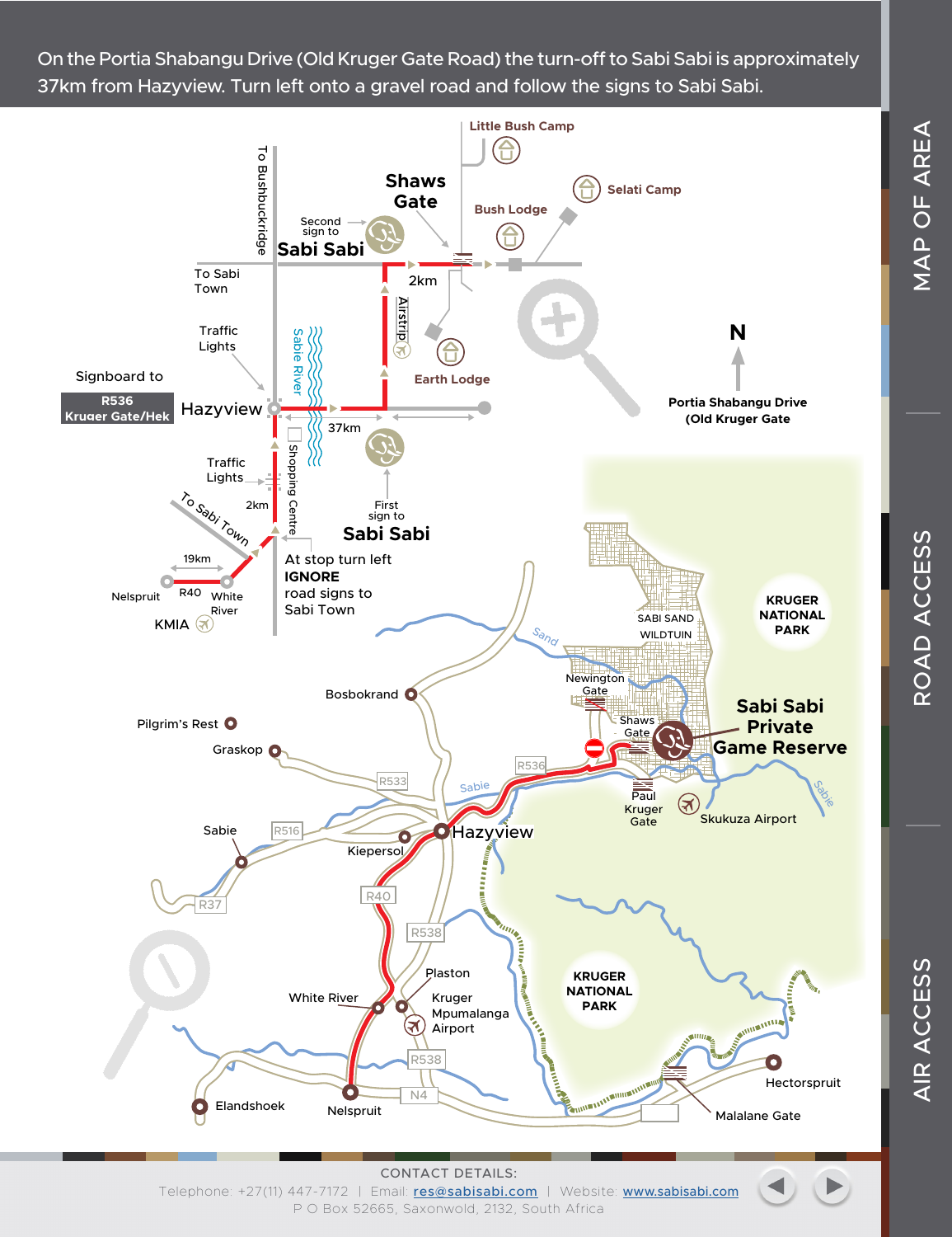# **DIRECTIONS TO SABI SABI**

**SABIOSSA** 

PRIVATE GAME RESERVE - SOUTH AFRICA ESTABLISHED 1979

From Johannesburg O.R. Tambo International Airport take the R21in the direction of Boksburg/East Rand. Then take the N12 towards Emalahleni (Witbank). This road becomes the N4 toll road to Nelspruit.

Just after Machadodorp Toll the N4 splits with either option getting you to Nelspruit. Once in Nelspruit follow the signs to White River. A new bypass is available or you can continue into Nelspruit and take the R40 to White River.

As you enter White River proceed on the main road and turn left at the 4th traffic light into Theo Kleynhans Street towards Hazyview.

Continue on the R40 toward Hazyview. After approximately 45km you will reach a T-junction. Turn left into Hazyview. At the second traffic light turn right onto Portia Shabangu Drive (R536).

#### \*\*\*At this point ignore your GPS instructions\*\*\*

Continue on this road for approximately 37km. Turn left onto dirt road at Sabi Sabi sign. Continue on dirt road to a T-junction and turn right. Continue along this road and you will reach Shaws Gate.

**Sabie Game Reserve Gate at Shaws Gate Operating hours are 08h00 - 17h00. For extended hours due to emergencies please contact Sabi Sabi Lodge Management.** Should you require any further assistance, please do not hesitate to contact the lodges directly:

> Selati Camp - 013 735 5771 Little Bush Camp - 013 735 5080 Bush Lodge - 013 110 0134 Earth Lodge - 013 735 5261

#### **\*\*\*PLEASE NOTE\*\*\***

**\*\*\*Should you be using a GPS ignore all directions after Hazyview\*\*\***

**All rates exclude the Sabie Game Reserve (SGR) Conservation Levy.**

**1 March 2022 - 28 February 2023 - R220 per person per night.**

**1 March 2023 - 29 February 2024 - R270 per person per night.**

**The conservation levy supports conservation, security and access-control and the anti-poaching initiatives of the Sabie Game Reserve NPC, a non-profit company.**

Please note that these fees are subject to change.

**We wish you a safe journey and we look forward to welcoming you to**

**Sabi Sabi Private Game Reserve.**

| <b>Selati Camp GPS</b><br>S24 53.857<br>E031 30.627                                                                           |                                         | <b>Bush Lodge GPS</b><br>S24 55.254<br>E031 31.270                                                                                                     | S24 54.187<br>E031 28.787 | <b>Little Bush Camp GPS</b>             |                                                                   | <b>Earth Lodge GPS</b><br>S24 56.760<br>E031 28.197 |                               |
|-------------------------------------------------------------------------------------------------------------------------------|-----------------------------------------|--------------------------------------------------------------------------------------------------------------------------------------------------------|---------------------------|-----------------------------------------|-------------------------------------------------------------------|-----------------------------------------------------|-------------------------------|
| Earth - Little Bush Camp<br>Selati - Little Bush Camp: 40 mins   Sabi Sabi Airstrip - Bush<br>Selati - Bush:<br>Bush - Earth: | $25 \text{ mins}$<br>15 mins<br>25 mins | Sabi Sabi Airstrip - Little Bush Camp: 30 mins   Shaws Gate - Little Bush Camp: 15 mins<br>Sabi Sabi Airstrip - Selati:<br>Sabi Sabi Airstrip - Earth: |                           | $30 \text{ mins}$<br>45 mins<br>10 mins | Shaws Gate - Bush:<br>Shaws Gate - Selati:<br>Shaws Gate - Earth: |                                                     | 15 mins<br>30 mins<br>10 mins |



ROAD ACCESS

CONTACT DETAILS: Telephone: +27(11) 447-7172 | Email: **res@sabisabi.com** | Website: www.sabisabi.com

P O Box 52665, Saxonwold, 2132, South Africa